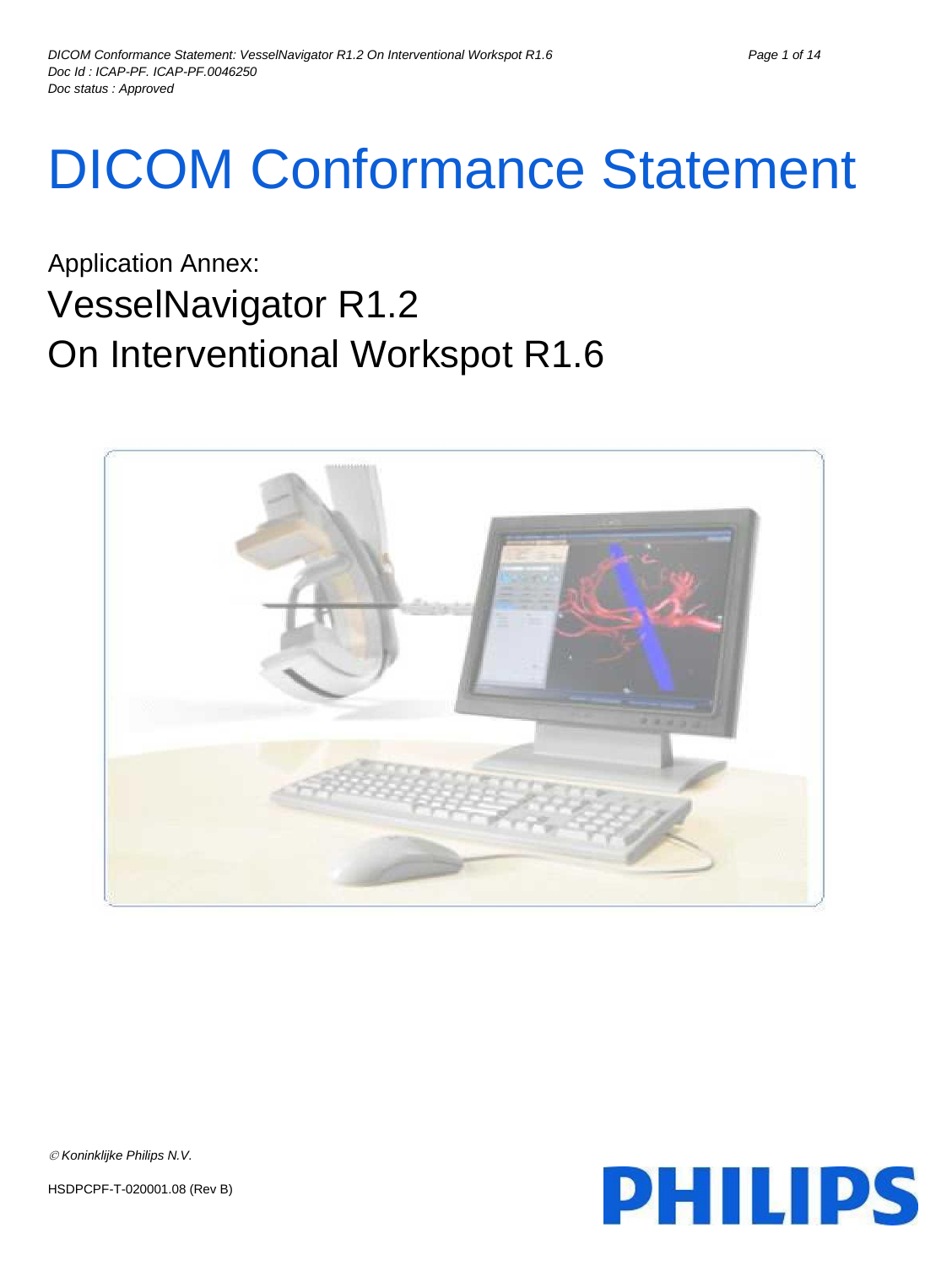# **Issued by:**

Philips Medical Systems Nederland BV, a Philips Healthcare company,

P.O. Box 10.000 5680 DA Best The Netherlands

Internet[: www.philips.com/dicom](www.philips.com/dicom)

Document Number: ICAP-PF.0046250 Date: 02-March-2020

*Koninklijke Philips N.V.*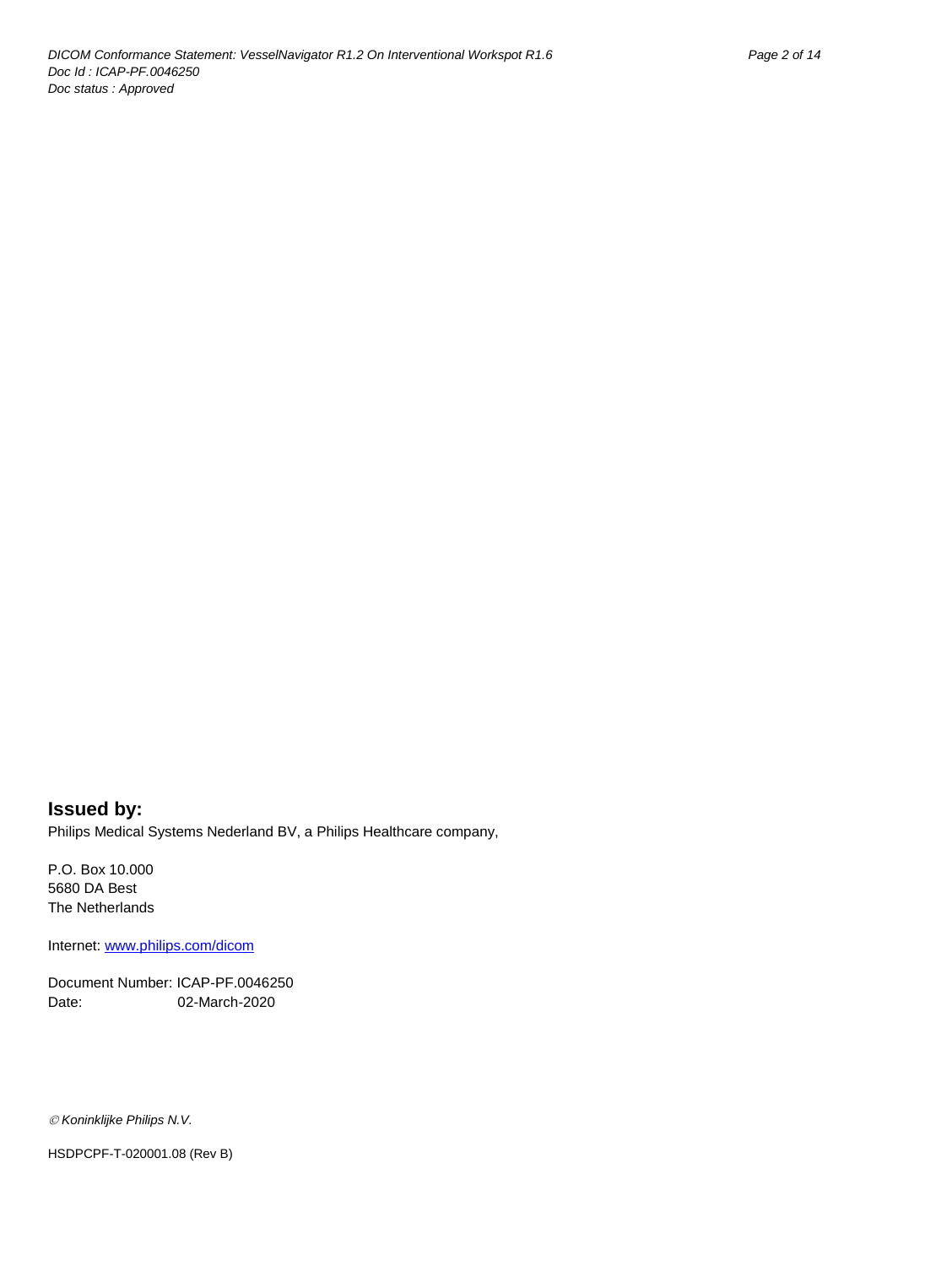# **Table of Contents**

| 1.1.     |         |  |
|----------|---------|--|
| 1.2.     |         |  |
| 2.       |         |  |
| 2.1      |         |  |
|          |         |  |
|          |         |  |
|          |         |  |
|          | 2.1.2.2 |  |
| 2.1.2.3. |         |  |

© Koninklijke Philips N.V.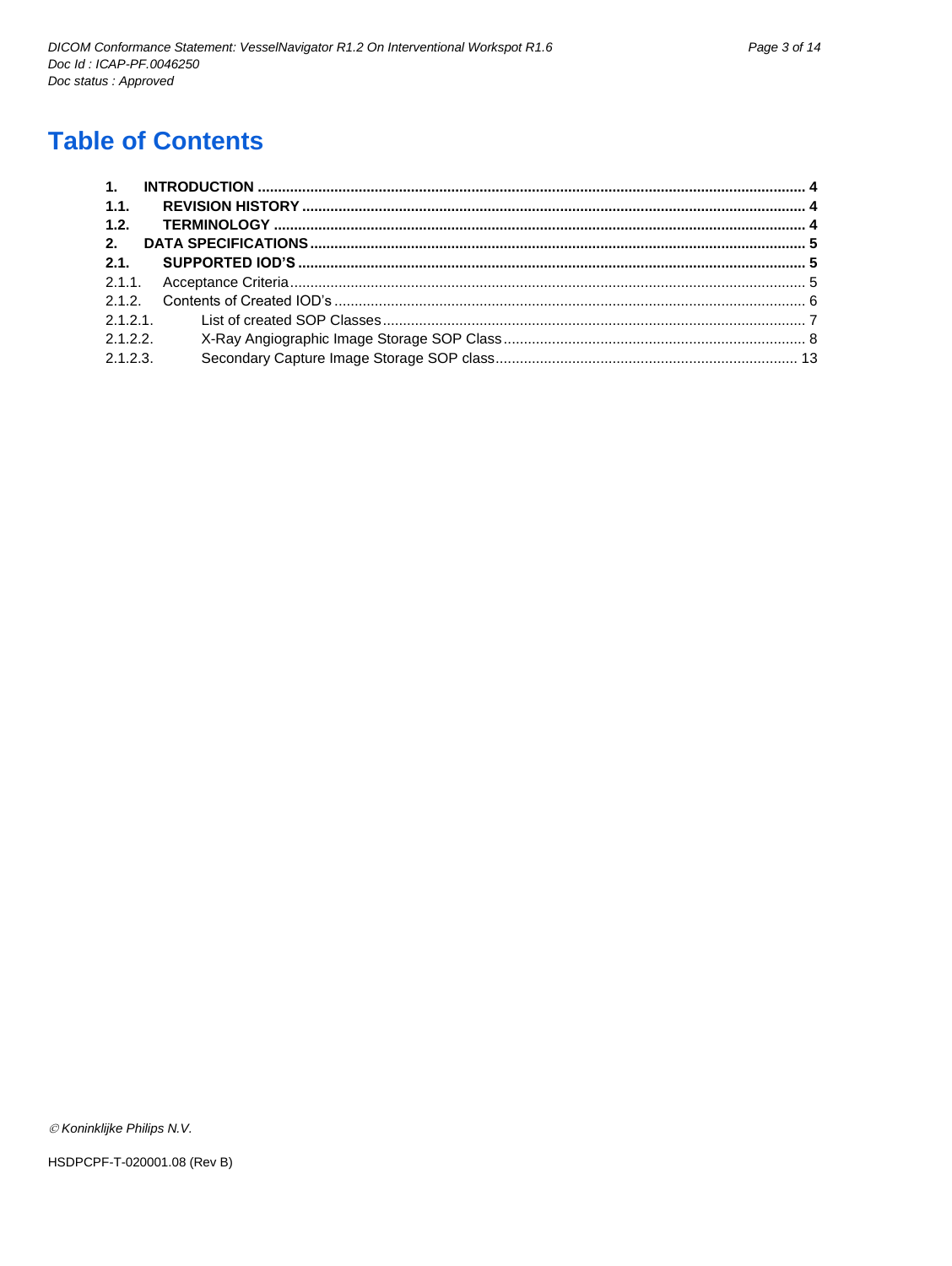# <span id="page-3-0"></span>**1. Introduction**

This DICOM Conformance Statement annex is applicable to the VesselNavigator R1.2 on Interventional Workspot R1.6 hosting platform, later referred to VesselNavigator. In general the VesselNavigator is the user environment for viewing and analyzing CT, MR and XA images.

# <span id="page-3-1"></span>**1.1. Revision History**

The revision history below provides dates and differences among individual document versions.

#### **Table 1: Revision History**

| <b>Document Version</b> | Date of Issue | <b>Status</b> | <b>Description</b> |
|-------------------------|---------------|---------------|--------------------|
| 00                      | 02-March-2020 | Approved      | Final Version      |

# <span id="page-3-2"></span>**1.2. Terminology**

| <b>DICOM</b> | Digital Imaging and Communications in Medicine |
|--------------|------------------------------------------------|
| IOD          | Information Object Definition                  |
| UID          | Unique Identifier                              |
| VR           | Value Representation                           |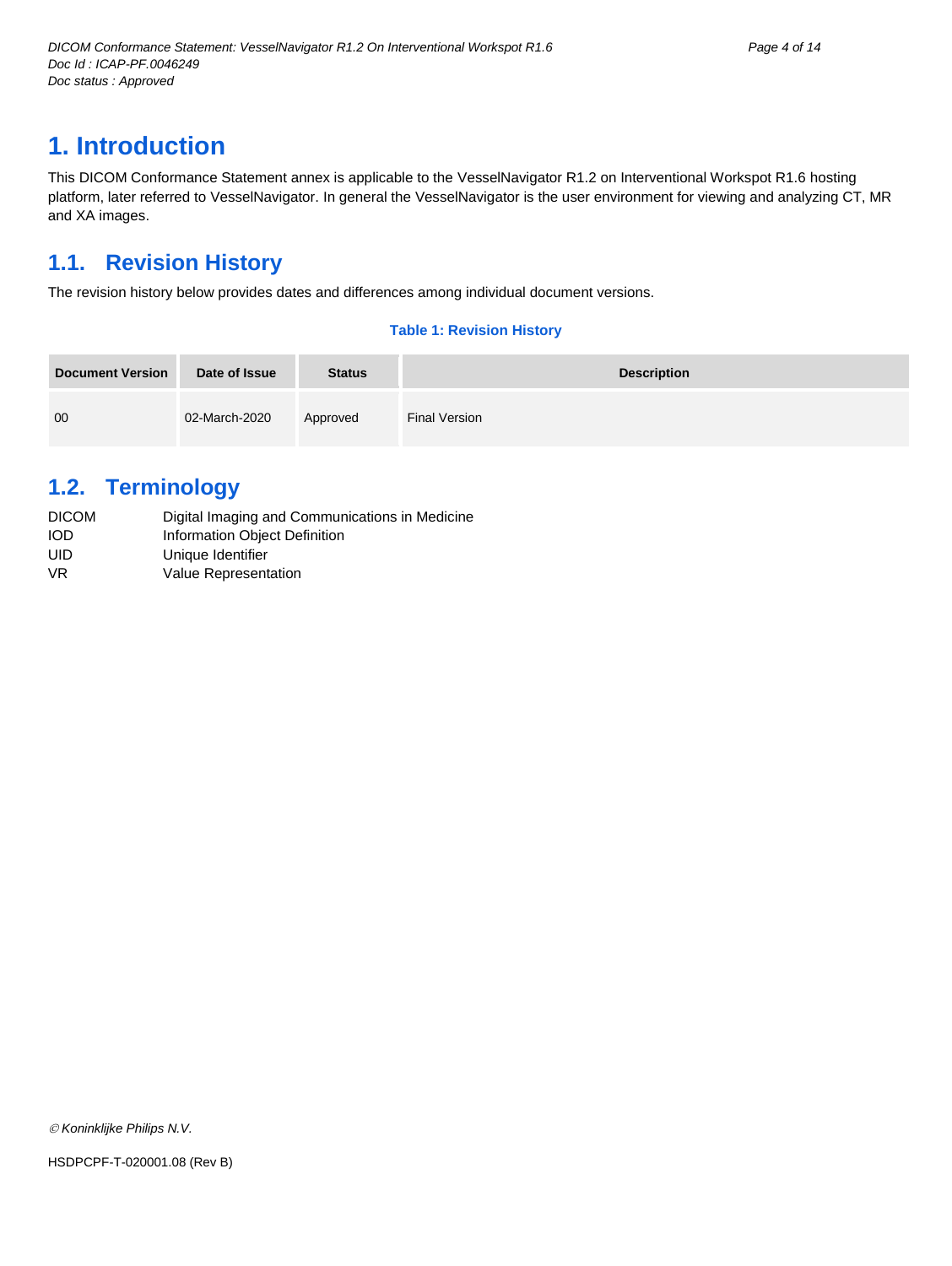# <span id="page-4-0"></span>**2. Data Specifications**

# <span id="page-4-1"></span>**2.1. Supported IOD's**

This section specifies each IOD accepted and / or created by VesselNavigator.

- ACCEPTED The applicable IOD is accepted for storage in the repository of the hosting platform and supported for import in VesselNavigator for viewing and analysis.
- CREATED The VesselNavigator supports generation of derived data by using the applicable IOD and is able to store this data in the repository of the hosting platform.

#### **Table 2: Supported IOD's**

| <b>IOD</b>                                 |                              |                 | Support        |  |
|--------------------------------------------|------------------------------|-----------------|----------------|--|
| <b>Name</b>                                | <b>UID</b>                   | <b>ACCEPTED</b> | <b>CREATED</b> |  |
| CT Image Storage SOP Class                 | 1.2.840.10008.5.1.4.1.1.2    | Yes             | No.            |  |
| MR Image Storage SOP Class                 | 1.2.840.10008.5.1.4.1.1.4    | Yes             | <b>No</b>      |  |
| X-Ray Angiographic Image Storage SOP Class | 1.2.840.10008.5.1.4.1.1.12.1 | Yes             | Yes            |  |
| Secondary Capture Image Storage SOP Class  | 1.2.840.10008.5.1.4.1.1.7    | No              | Yes            |  |

## <span id="page-4-2"></span>**2.1.1. Acceptance Criteria**

This section specifies the acceptance criteria applied by Vessel Navigator to which a dataset should adhere before it can be imported into the application. This can be criteria on the highest level (e.g. data from a certain manufacturer or system model) or certain DICOM attributes mandatory to be present into the dataset holding a specific value. In case one or more Philips private attributes are required, then a list of supported Philips system models will be mentioned.

#### **Table 3: Accepted system models**

| <b>Manufacturer</b> | <b>Modality</b> | <b>System Model Name(s)</b> |
|---------------------|-----------------|-----------------------------|
| Not applicable      | Not applicable  | Not applicable              |

#### **Table 4: Accepted transfer syntaxes per IOD**

| <b>IOD</b>                 |                           | <b>Transfer Syntax</b>                                   |                        |
|----------------------------|---------------------------|----------------------------------------------------------|------------------------|
| <b>Name</b>                | <b>UID</b>                | <b>Name</b>                                              | <b>UID</b>             |
| CT Image Storage SOP Class | 1.2.840.10008.5.1.4.1.1.2 | Implicit VR Little Endian                                | 1.2.840.10008.1.2      |
|                            |                           | Explicit VR Little Endian                                | 1.2.840.10008.1.2.1    |
|                            |                           | Explicit VR Big Endian                                   | 1.2.840.10008.1.2.2    |
|                            |                           | JPEG 2000 Image<br>Compression                           | 1.2.840.10008.1.2.4.91 |
|                            |                           | JPEG 2000 Image<br><b>Compression (Lossless</b><br>Only) | 1.2.840.10008.1.2.4.90 |
|                            |                           | JPEG Lossless, Non-<br>Hierarchical, FOP<br>(Process 14) | 1.2.840.10008.1.2.4.70 |
|                            |                           | <b>RLE Lossless</b>                                      | 1.2.840.10008.1.2.5    |

*Koninklijke Philips N.V.*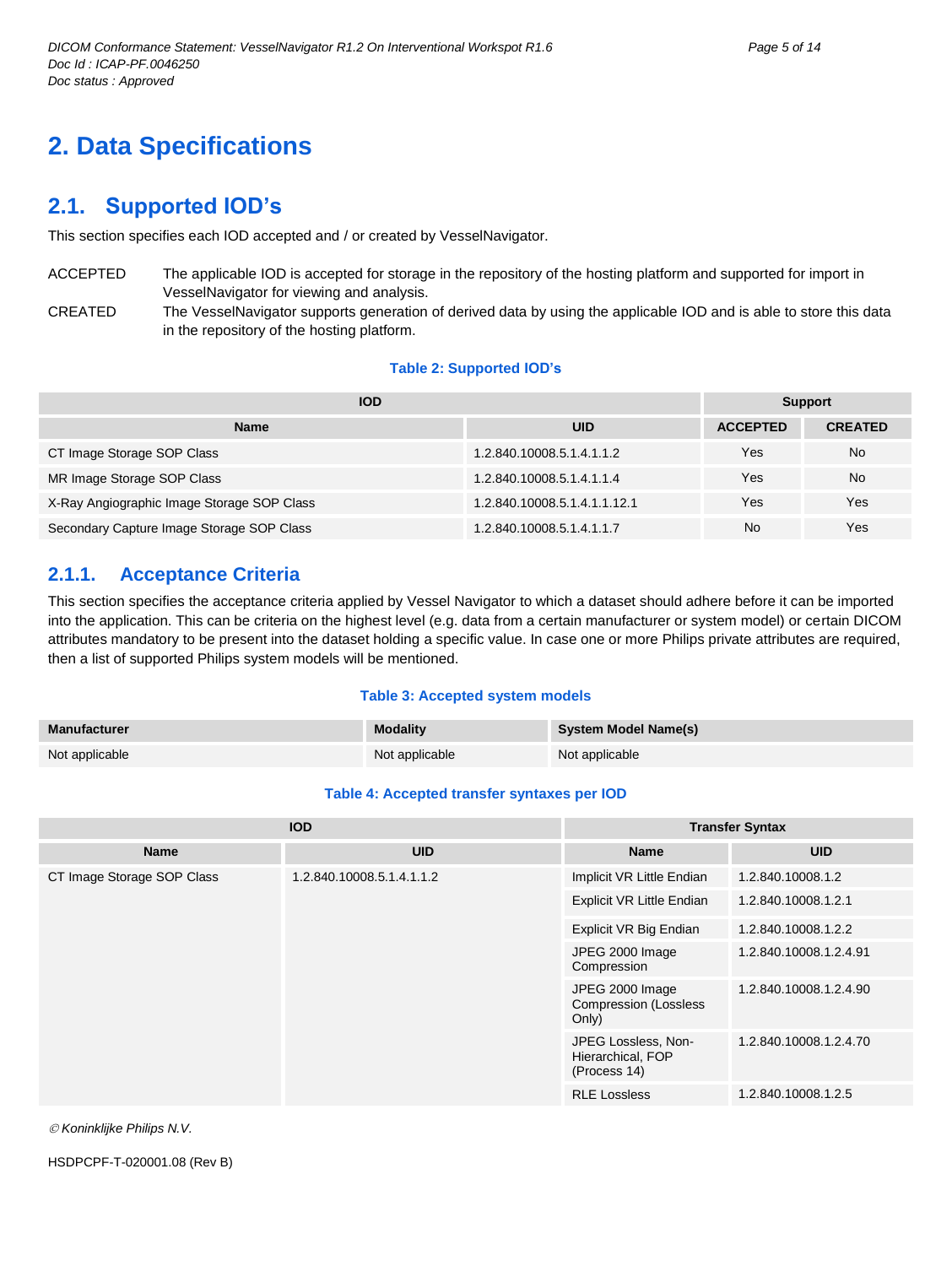| MR Image Storage SOP Class       | 1.2.840.10008.5.1.4.1.1.4    | Implicit VR Little Endian                                | 1.2.840.10008.1.2      |
|----------------------------------|------------------------------|----------------------------------------------------------|------------------------|
|                                  |                              | Explicit VR Little Endian                                | 1.2.840.10008.1.2.1    |
|                                  |                              | Implicit VR Big Endian                                   | 1.2.840.10008.1.2.2    |
|                                  |                              | JPEG 2000 Image<br>Compression                           | 1.2.840.10008.1.2.4.91 |
|                                  |                              | JPEG 2000 Image<br><b>Compression (Lossless</b><br>Only) | 1.2.840.10008.1.2.4.90 |
|                                  |                              | JPEG Lossless, Non-<br>Hierarchical, FOP<br>(Process 14) | 1.2.840.10008.1.2.4.70 |
|                                  |                              | <b>RLE Lossless</b>                                      | 1.2.840.10008.1.2.5    |
| X-Ray Angiographic Image Storage | 1.2.840.10008.5.1.4.1.1.12.1 | Implicit VR Little Endian                                | 1.2.840.10008.1.2      |
| <b>SOP Class</b>                 |                              | Explicit VR Little Endian                                | 1.2.840.10008.1.2.1    |
|                                  |                              | Implicit VR Big Endian                                   | 1.2.840.10008.1.2.2    |
|                                  |                              | JPEG 2000 Image<br>Compression                           | 1.2.840.10008.1.2.4.91 |
|                                  |                              | JPEG 2000 Image<br><b>Compression (Lossless</b><br>Only) | 1.2.840.10008.1.2.4.90 |
|                                  |                              | JPEG Lossless, Non-<br>Hierarchical, FOP<br>(Process 14) | 1.2.840.10008.1.2.4.70 |
|                                  |                              | <b>RLE Lossless</b>                                      | 1.2.840.10008.1.2.5    |

#### **Table 5: Accepted attribute values**

| <b>Attribute Name</b> | <b>Attribute Number</b> | Values / Comments |
|-----------------------|-------------------------|-------------------|
| Not applicable        | Not applicable          | Not applicable    |

## <span id="page-5-0"></span>**2.1.2. Contents of Created IOD's**

This section specifies in detail the attribute contents of created data objects. Attributes are grouped together by its corresponding module as specified by DICOM standard. Philips private attributes are excluded for specification.

Abbreviations used in the Module table for the column "Presence of Value" are:

| <b>ALWAYS</b> | The attribute is always present with a value |  |
|---------------|----------------------------------------------|--|
|---------------|----------------------------------------------|--|

| <b>EMPTY</b> | The attribute is always present without any value (attribute sent zero length)                                          |
|--------------|-------------------------------------------------------------------------------------------------------------------------|
| <b>VNAP</b>  | The attribute is always present and its Value is Not Always Present (attribute sent zero length if no value is present) |
| ANAP         | The attribute is present under specified condition $-$ if present then it will always have a value                      |

The abbreviations used in the Module table for the column "Source" are:

AUTO The attribute value is generated automatically

- CONFIG The attribute value source is a configurable parameter
- COPY The attribute value source is another SOP instance
- FIXED The attribute value is hard-coded in the application
- IMPLICIT The attribute value source is a user-implicit setting
- MPPS The attribute value is the same as that use for Modality Performed Procedure Step
- MWL The attribute value source is a Modality Worklist
- USER The attribute value source is explicit user input

*Koninklijke Philips N.V.*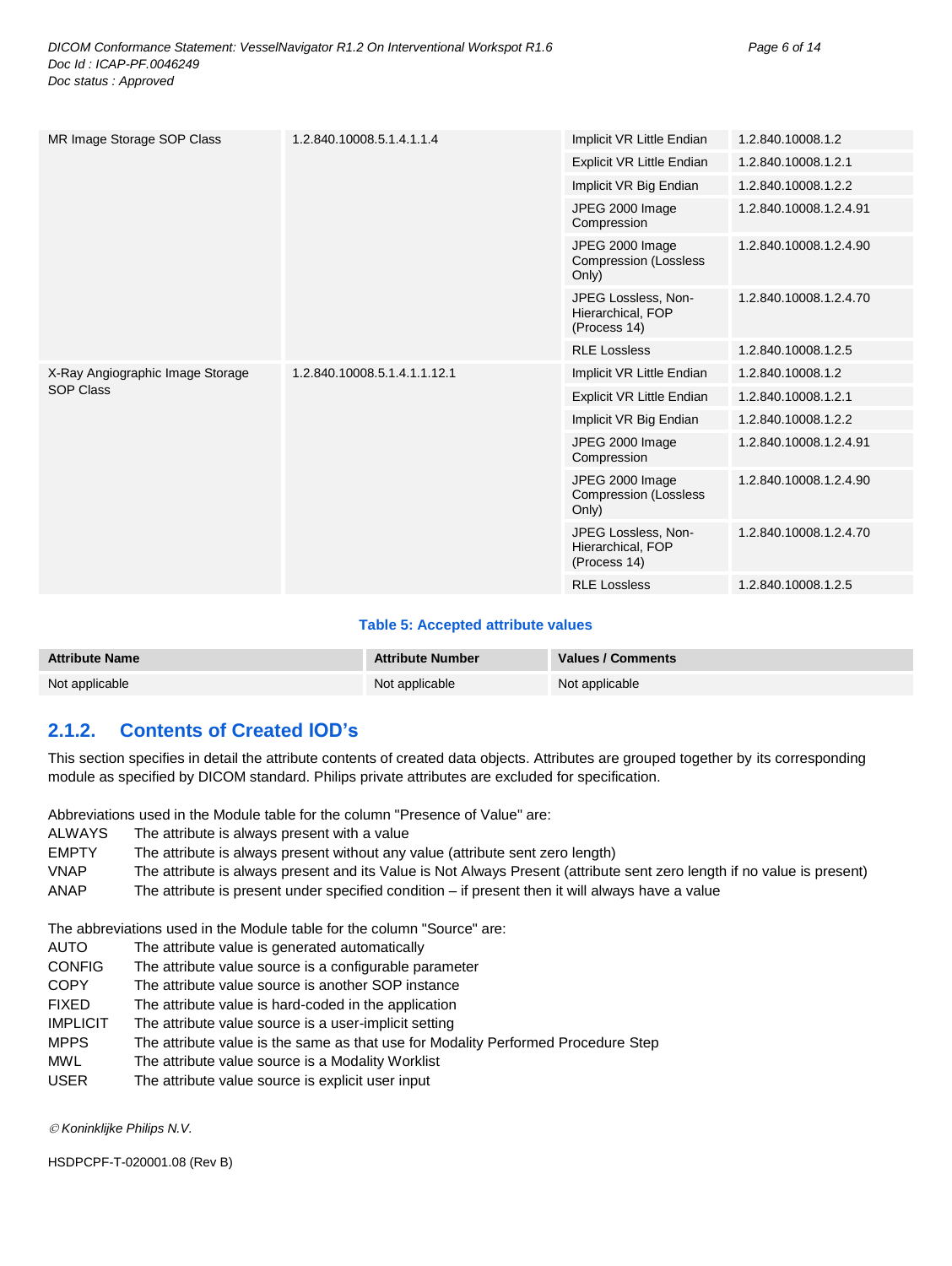#### <span id="page-6-0"></span>**2.1.2.1. List of created SOP Classes**

#### **Table 6: List of created SOP Classes**

| <b>SOP Class Name</b>                      | <b>SOP Class UID</b>         |
|--------------------------------------------|------------------------------|
| X-Ray Angiographic Image Storage SOP Class | 1.2.840.10008.5.1.4.1.1.12.1 |
| Secondary Capture Image Storage SOP Class  | 1.2.840.10008.5.1.4.1.1.7    |

*Koninklijke Philips N.V.*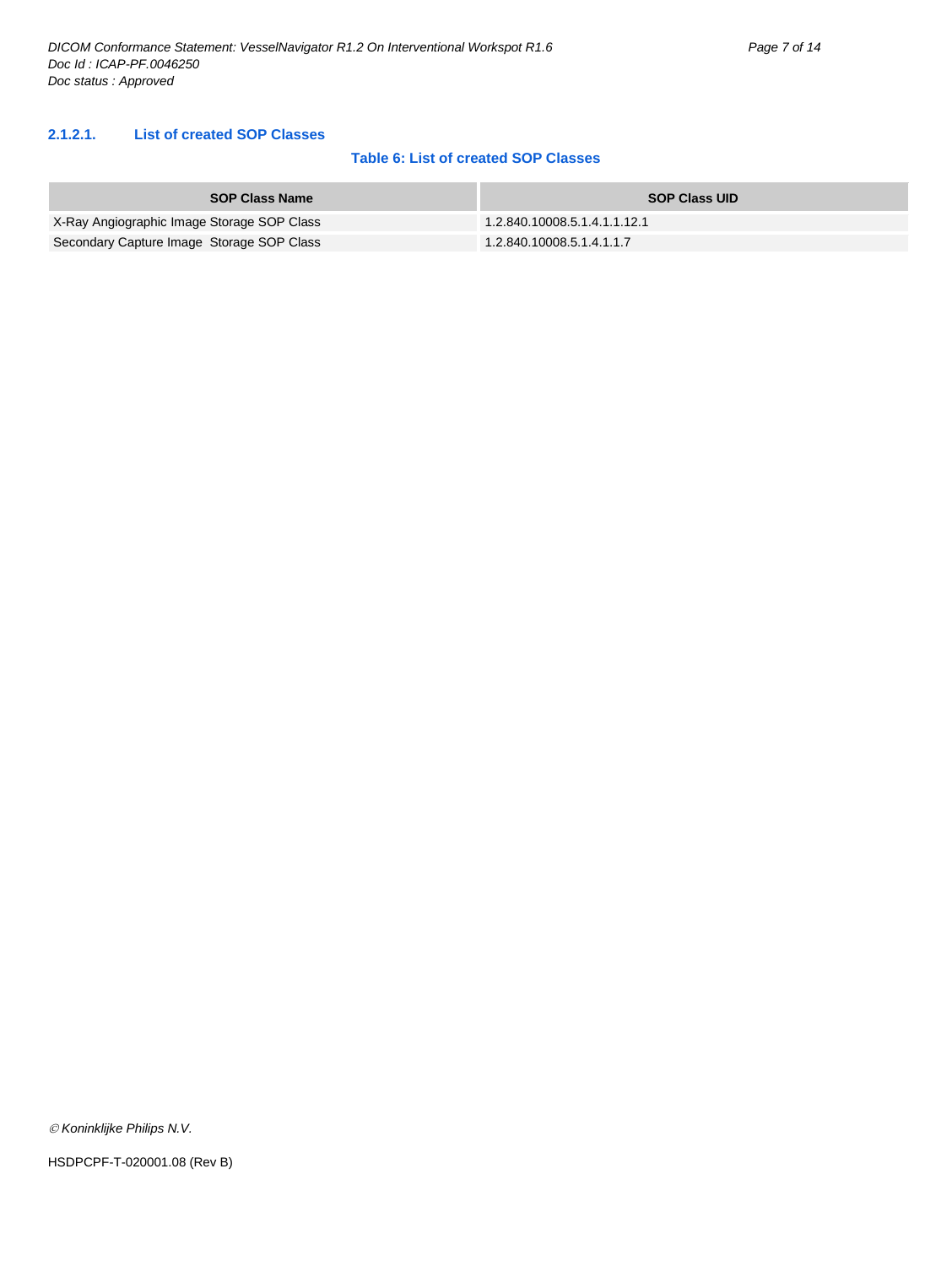#### <span id="page-7-0"></span>**2.1.2.2. X-Ray Angiographic Image Storage SOP Class**

#### **Table 7: IOD of Created X-Ray Angiographic Image Storage Instances**

|           | <b>Information Entity</b> | <b>Module</b>                 | <b>Presence Of Module</b> |
|-----------|---------------------------|-------------------------------|---------------------------|
| Patient   |                           | <b>Patient Module</b>         | ALWAYS                    |
| Study     |                           | General Study Module          | <b>ALWAYS</b>             |
|           |                           | Patient Study Module          | <b>USER DEFINED</b>       |
| Series    |                           | <b>General Series Module</b>  | <b>ALWAYS</b>             |
| Equipment |                           | General Equipment Module      | <b>ALWAYS</b>             |
| Image     |                           | General Image Module          | <b>ALWAYS</b>             |
|           |                           | Image Pixel Module            | <b>ALWAYS</b>             |
|           |                           | Cine Module                   | <b>ALWAYS</b>             |
|           |                           | <b>Multi-Frame Module</b>     | <b>ALWAYS</b>             |
|           |                           | <b>Display Shutter Module</b> | <b>ALWAYS</b>             |
|           |                           | X-Ray Image Module            | <b>ALWAYS</b>             |
|           |                           | X-Ray Acquisition Module      | <b>ALWAYS</b>             |
|           |                           | X-Ray Table Module            | <b>ALWAYS</b>             |
|           |                           | <b>XA Positioner Module</b>   | <b>ALWAYS</b>             |
|           |                           | DX Detector Module            | <b>ALWAYS</b>             |
|           |                           | <b>VOI LUT Module</b>         | <b>ALWAYS</b>             |
|           |                           | <b>SOP Common Module</b>      | <b>ALWAYS</b>             |

#### **Table 8: Patient Module**

| <b>Attribute Name</b> | Tag       | <b>VR</b> | Value | Presence of<br>Value | <b>Source</b> | <b>Comment</b> |
|-----------------------|-----------|-----------|-------|----------------------|---------------|----------------|
| Patient's Name        | 0010,0010 | <b>PN</b> |       | <b>VNAP</b>          |               |                |
| Patient ID            | 0010,0020 | LO        |       | <b>VNAP</b>          |               |                |
| Patient's Birth Date  | 0010,0030 | DA        |       | <b>VNAP</b>          |               |                |
| Issuer of Patient ID  | 0010.0021 | LO        |       | ANAP                 |               |                |
| Patient's Sex         | 0010,0040 | CS        |       | <b>VNAP</b>          |               |                |

#### **Table 9: General Study Module**

| <b>Attribute Name</b>                              | Tag       | <b>VR</b> | Value | <b>Presence of</b><br>Value | <b>Source</b> | <b>Comment</b> |
|----------------------------------------------------|-----------|-----------|-------|-----------------------------|---------------|----------------|
| <b>Study Date</b>                                  | 0008,0020 | DA        |       | <b>VNAP</b>                 |               |                |
| <b>Study Time</b>                                  | 0008,0030 | <b>TM</b> |       | <b>VNAP</b>                 |               |                |
| <b>Accession Number</b>                            | 0008,0050 | <b>SH</b> |       | <b>VNAP</b>                 |               |                |
| Referring Physician's Name                         | 0008,0090 | <b>PN</b> |       | <b>VNAP</b>                 |               |                |
| Study Instance UID                                 | 0020,000D | UI        |       | <b>ALWAYS</b>               |               |                |
| Study ID                                           | 0020,0010 | <b>SH</b> |       | <b>VNAP</b>                 |               |                |
| Procedure Code Sequence                            | 0008,1032 | SQ        |       | <b>ANAP</b>                 |               |                |
| >Code Value                                        | 0008,0100 | <b>SH</b> |       | <b>ANAP</b>                 |               |                |
| Scheme<br>>Coding<br>Designator                    | 0008,0102 | <b>SH</b> |       | <b>ANAP</b>                 |               |                |
| >Code Meaning                                      | 0008,0104 | LO        |       | <b>ALWAYS</b>               |               |                |
| Physician(s) of Record                             | 0008,1048 | <b>PN</b> |       | <b>ANAP</b>                 |               |                |
| Physician(s)<br>Name<br>0f<br><b>Reading Study</b> | 0008,1060 | <b>PN</b> |       | <b>ANAP</b>                 |               |                |

*Koninklijke Philips N.V.*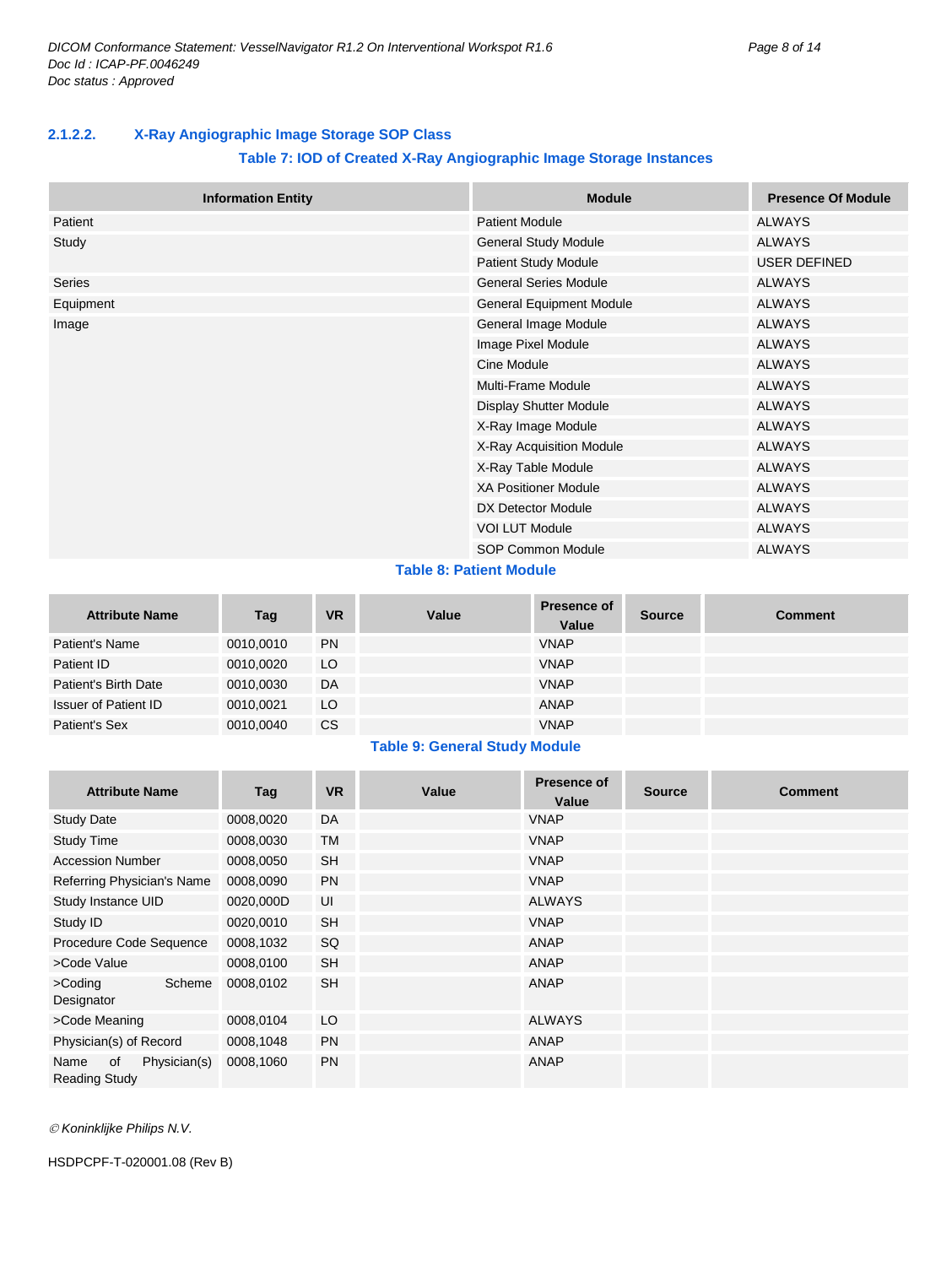#### **Table 10: Patient Study Module**

| <b>Attribute Name</b>                 | Tag       | <b>VR</b> | Value | <b>Presence of</b><br>Value | <b>Source</b> | <b>Comment</b> |
|---------------------------------------|-----------|-----------|-------|-----------------------------|---------------|----------------|
| Admitting<br>Diagnoses<br>Description | 0008,1080 | LO.       |       | ANAP                        |               |                |
| Patient's Age                         | 0010,1010 | AS        |       | ANAP                        |               |                |
| <b>Additional Patient History</b>     | 0010,21B0 | LT.       |       | ANAP                        |               |                |

#### **Table 11: General Series Module**

| <b>Attribute Name</b>                               | Tag       | <b>VR</b> | Value | Presence of<br>Value | <b>Source</b> | <b>Comment</b> |
|-----------------------------------------------------|-----------|-----------|-------|----------------------|---------------|----------------|
| <b>Series Date</b>                                  | 0008,0021 | DA        |       | ANAP                 |               |                |
| Series Time                                         | 0008,0031 | TM        |       | <b>ANAP</b>          |               |                |
| Modality                                            | 0008,0060 | <b>CS</b> | XA    | <b>ALWAYS</b>        |               |                |
| Series Description                                  | 0008,103E | LO        |       | <b>ANAP</b>          |               |                |
| Performing Physician's Name                         | 0008,1050 | <b>PN</b> |       | <b>ANAP</b>          |               |                |
| <b>Related Series Sequence</b>                      | 0008,1250 | SQ        |       | <b>ANAP</b>          |               |                |
| >Study Instance UID                                 | 0020,000D | UI        |       | <b>ALWAYS</b>        |               |                |
| >Series Instance UID                                | 0020,000E | UI        |       | <b>ALWAYS</b>        |               |                |
| >Purpose of Reference Code<br>Sequence              | 0040,A170 | <b>SQ</b> |       | <b>VNAP</b>          |               |                |
| Series Instance UID                                 | 0020,000E | UI        |       | <b>ALWAYS</b>        |               |                |
| Series Number                                       | 0020,0011 | <b>IS</b> |       | <b>VNAP</b>          |               |                |
| Procedure<br>Performed<br>Step<br><b>Start Date</b> | 0040,0244 | DA        |       | <b>ANAP</b>          |               |                |
| Step<br>Performed<br>Procedure<br><b>Start Time</b> | 0040,0245 | <b>TM</b> |       | <b>ANAP</b>          |               |                |
| Performed Procedure Step ID                         | 0040,0253 | <b>SH</b> |       | <b>ANAP</b>          |               |                |

#### **Table 12: General Equipment Module**

| <b>Attribute Name</b>     | Tag       | <b>VR</b> | Value                  | <b>Presence of</b><br>Value | <b>Source</b> | <b>Comment</b>                                                   |
|---------------------------|-----------|-----------|------------------------|-----------------------------|---------------|------------------------------------------------------------------|
| Manufacturer              | 0008,0070 | LO        | <b>Philips</b>         | <b>VNAP</b>                 |               |                                                                  |
| <b>Institution Name</b>   | 0008,0080 | LO        |                        | <b>ANAP</b>                 |               |                                                                  |
| Manufacturer's Model Name | 0008,1090 | LO.       | International Workspot | ANAP                        |               |                                                                  |
| Device Serial Number      | 0018.1000 | LO        |                        | <b>ANAP</b>                 |               |                                                                  |
| Software Versions         | 0018.1020 | LO        | 1.6.x                  | <b>ANAP</b>                 |               | "χ"<br>the<br>detailed<br>where<br>is<br>application SW version. |

#### **Table 13: General Image Module**

| <b>Attribute Name</b>   | Tag       | <b>VR</b> | Value | <b>Presence of</b><br>Value | <b>Source</b> | <b>Comment</b> |
|-------------------------|-----------|-----------|-------|-----------------------------|---------------|----------------|
| Image Type              | 0008,0008 | <b>CS</b> |       | <b>ANAP</b>                 |               |                |
| <b>Acquisition Date</b> | 0008.0022 | DA        |       | <b>ANAP</b>                 |               |                |
| <b>Content Date</b>     | 0008,0023 | DA        |       | <b>VNAP</b>                 |               |                |
| <b>Acquisition Time</b> | 0008,0032 | <b>TM</b> |       | <b>ANAP</b>                 |               |                |
| <b>Content Time</b>     | 0008,0033 | <b>TM</b> |       | <b>VNAP</b>                 |               |                |
| Instance Number         | 0020.0013 | <b>IS</b> |       | <b>VNAP</b>                 |               |                |

*Koninklijke Philips N.V.*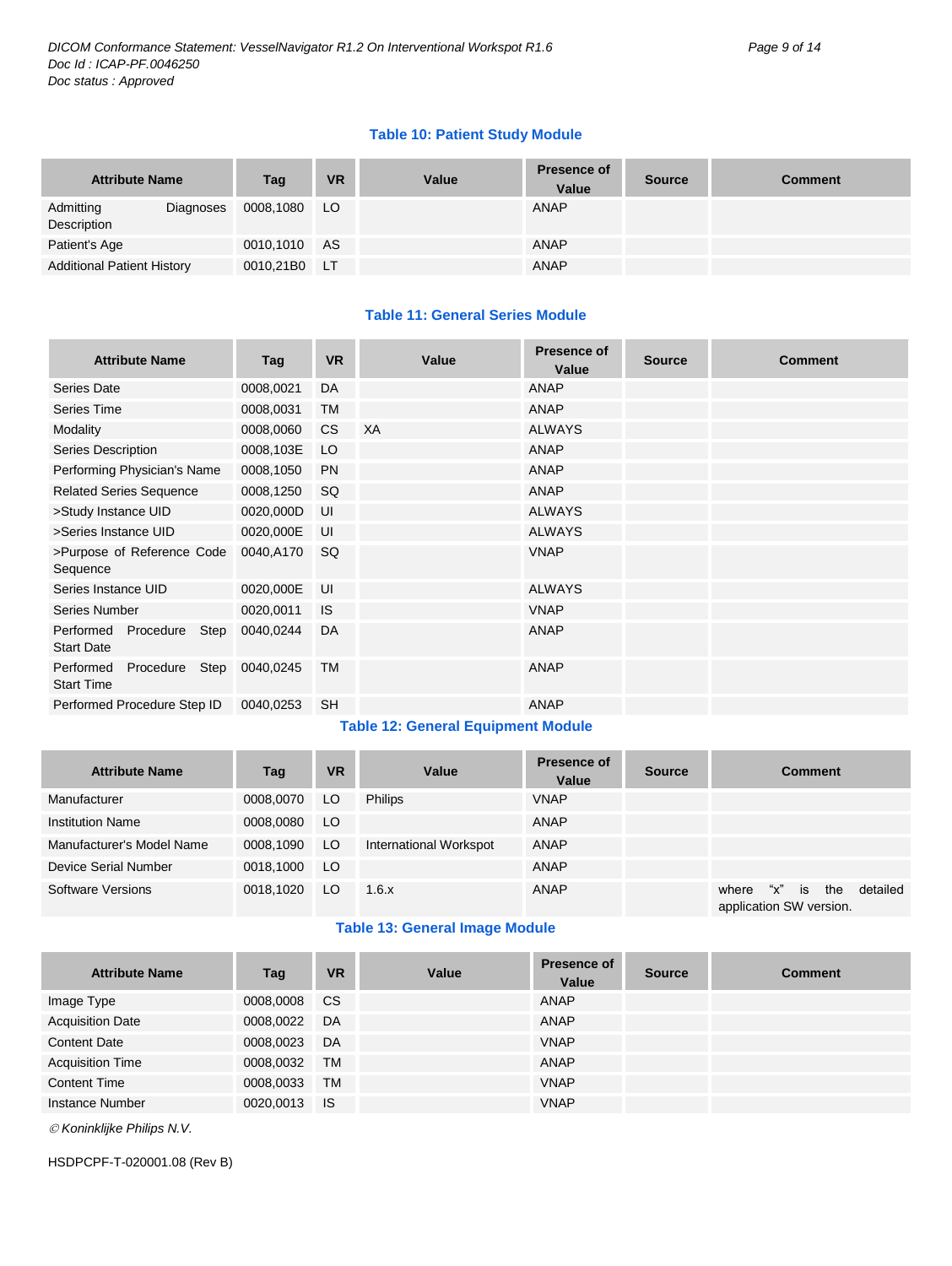| <b>Patient Orientation</b>  | 0020,0020 | <sub>CS</sub> | <b>ANAP</b>   |  |
|-----------------------------|-----------|---------------|---------------|--|
| Lossy Image Compression     | 0028,2110 | <b>CS</b>     | <b>ANAP</b>   |  |
| Icon Image Sequence         | 0088,0200 | SQ            | <b>ANAP</b>   |  |
| >Samples per Pixel          | 0028,0002 | <b>US</b>     | <b>ALWAYS</b> |  |
| >Photometric Interpretation | 0028,0004 | CS.           | <b>ALWAYS</b> |  |
| >Rows                       | 0028,0010 | <b>US</b>     | <b>ALWAYS</b> |  |
| >Columns                    | 0028,0011 | <b>US</b>     | <b>ALWAYS</b> |  |
| >Bits Allocated             | 0028,0100 | <b>US</b>     | <b>ALWAYS</b> |  |
| >Bits Stored                | 0028,0101 | <b>US</b>     | <b>ALWAYS</b> |  |
| >High Bit                   | 0028,0102 | <b>US</b>     | <b>ALWAYS</b> |  |
| >Pixel Representation       | 0028,0103 | <b>US</b>     | <b>ALWAYS</b> |  |
| >Pixel Data                 | 7FE0,001  | OW/           | <b>ANAP</b>   |  |
|                             | 0         | <b>OB</b>     |               |  |
| >Image Type                 | 0008,0008 | CS.           | <b>ANAP</b>   |  |
| >SOP Class UID              | 0008,0016 | UI            | <b>ANAP</b>   |  |
| >SOP Instance UID           | 0008,0018 | UI            | <b>ANAP</b>   |  |
| >Instance Number            | 0020,0013 | <b>IS</b>     | <b>ANAP</b>   |  |
| >Patient Orientation        | 0020,0020 | <b>CS</b>     | <b>ANAP</b>   |  |

#### **Table 14: Image Pixel Module**

| <b>Attribute Name</b>       | Tag          | <b>VR</b>        | Value | <b>Presence of</b><br>Value | <b>Source</b> | <b>Comment</b> |
|-----------------------------|--------------|------------------|-------|-----------------------------|---------------|----------------|
| Samples per Pixel           | 0028,0002    | <b>US</b>        |       | <b>ALWAYS</b>               |               |                |
| Photometric Interpretation  | 0028,0004    | <b>CS</b>        |       | <b>ALWAYS</b>               |               |                |
| Rows                        | 0028,0010    | US.              |       | <b>ALWAYS</b>               |               |                |
| Columns                     | 0028,0011    | US.              |       | <b>ALWAYS</b>               |               |                |
| <b>Bits Allocated</b>       | 0028,0100 US |                  |       | <b>ALWAYS</b>               |               |                |
| <b>Bits Stored</b>          | 0028,0101    | US.              |       | ALWAYS                      |               |                |
| High Bit                    | 0028,0102    | US.              |       | <b>ALWAYS</b>               |               |                |
| <b>Pixel Representation</b> | 0028,0103    | US.              |       | ALWAYS                      |               |                |
| Pixel Data                  | 7FE0.0010    | OB/<br><b>OW</b> |       | <b>VNAP</b>                 |               |                |

## **Table 15: Cine Module**

| <b>Attribute Name</b> | Tag          | <b>VR</b> | Value | <b>Presence of</b><br>Value | <b>Source</b> | Comment |
|-----------------------|--------------|-----------|-------|-----------------------------|---------------|---------|
| Cine Rate             | 0018,0040 IS |           |       | ANAP                        |               |         |
| Frame Time            | 0018,1063 DS |           |       | <b>ALWAYS</b>               |               |         |
|                       |              |           |       |                             |               |         |

## **Table 16: Multi-Frame Module**

| <b>Attribute Name</b>          | Tag          | <b>VR</b> | Value | <b>Presence of</b><br>Value | <b>Source</b> | Comment |
|--------------------------------|--------------|-----------|-------|-----------------------------|---------------|---------|
| Number of Frames               | 0028,0008 IS |           |       | <b>ALWAYS</b>               |               |         |
| <b>Frame Increment Pointer</b> | 0028.0009    | <b>AT</b> |       | <b>ALWAYS</b>               |               |         |
|                                |              |           |       |                             |               |         |

#### **Table 17: Display Shutter Module**

| <b>Attribute Name</b>             | Tag       | <b>VR</b> | Value | <b>Presence of</b><br>Value | <b>Source</b> | Comment |
|-----------------------------------|-----------|-----------|-------|-----------------------------|---------------|---------|
| <b>Shutter Shape</b>              | 0018.1600 | CS C      |       | <b>ALWAYS</b>               |               |         |
| <b>Shutter Left Vertical Edge</b> | 0018,1602 | <b>IS</b> |       | <b>ALWAYS</b>               |               |         |

*Koninklijke Philips N.V.*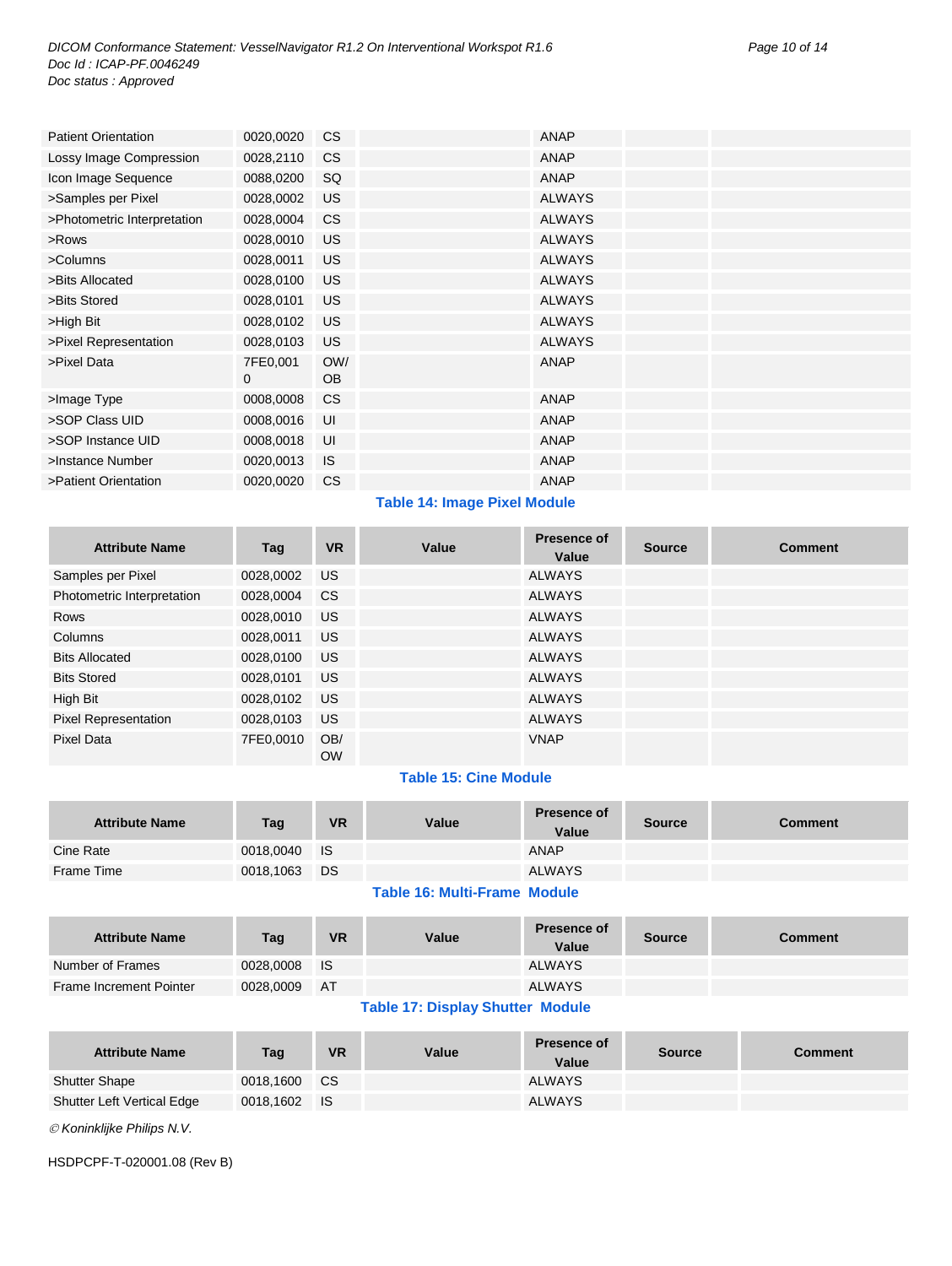| <b>Shutter Right Vertical Edge</b> |       | 0018,1604 IS            |  | <b>ALWAYS</b> |  |
|------------------------------------|-------|-------------------------|--|---------------|--|
| Shutter<br>Edge                    | Upper | Horizontal 0018,1606 IS |  | <b>ALWAYS</b> |  |
| Shutter<br>Edge                    | Lower | Horizontal 0018,1608 IS |  | <b>ALWAYS</b> |  |

#### **Table 18: X-Ray Image Module**

| <b>Attribute Name</b>        | Tag          | <b>VR</b> | Value | <b>Presence of</b><br>Value | <b>Source</b> | <b>Comment</b> |
|------------------------------|--------------|-----------|-------|-----------------------------|---------------|----------------|
| Image Type                   | 0008,0008    | <b>CS</b> |       | <b>ALWAYS</b>               |               |                |
| Samples per Pixel            | 0028,0002    | US.       |       | <b>ALWAYS</b>               |               |                |
| Photometric Interpretation   | 0028,0004 CS |           |       | <b>ALWAYS</b>               |               |                |
| Frame Increment Pointer      | 0028,0009    | <b>AT</b> |       | <b>ALWAYS</b>               |               |                |
| <b>Bits Allocated</b>        | 0028.0100    | <b>US</b> |       | ALWAYS                      |               |                |
| <b>Bits Stored</b>           | 0028,0101    | US.       |       | <b>ALWAYS</b>               |               |                |
| High Bit                     | 0028,0102    | US.       |       | <b>ALWAYS</b>               |               |                |
| Pixel Representation         | 0028,0103    | <b>US</b> |       | <b>ALWAYS</b>               |               |                |
| Pixel Intensity Relationship | 0028,1040    | <b>CS</b> |       | <b>ALWAYS</b>               |               |                |
| Lossy Image Compression      | 0028.2110    | <b>CS</b> |       | <b>ALWAYS</b>               |               |                |

*Koninklijke Philips N.V.*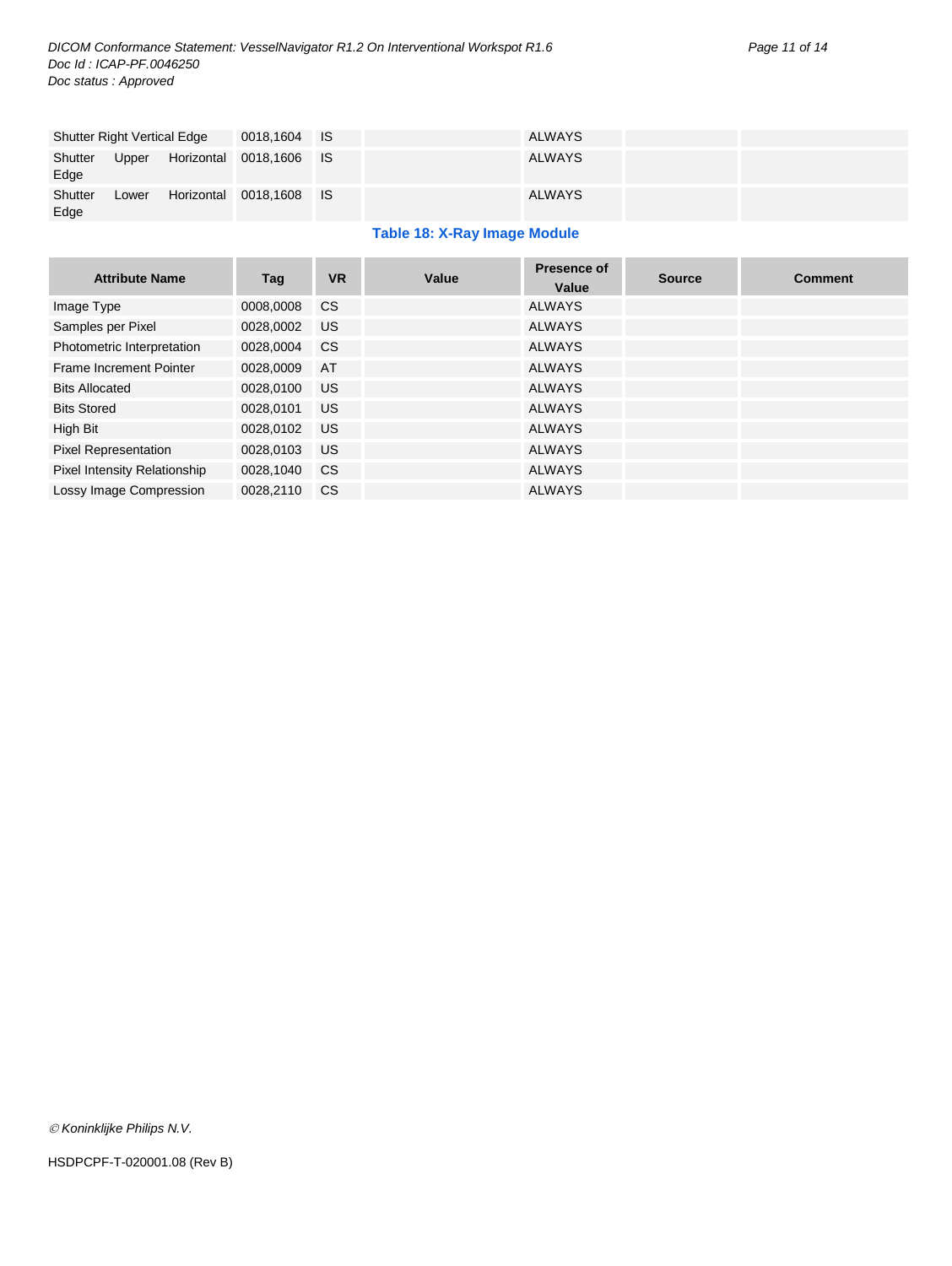#### **Table 19: X-Ray Acquisition Module**

| <b>Attribute Name</b>    | Tag          | <b>VR</b> | Value | <b>Presence of</b><br>Value | <b>Source</b> | <b>Comment</b> |
|--------------------------|--------------|-----------|-------|-----------------------------|---------------|----------------|
| <b>KVP</b>               | 0018,0060 DS |           |       | <b>VNAP</b>                 |               |                |
| Exposure Time            | 0018,1150 IS |           |       | <b>VNAP</b>                 |               |                |
| <b>Radiation Setting</b> | 0018,1155 CS |           |       | <b>ALWAYS</b>               |               |                |
| Imager Pixel Spacing     | 0018,1164 DS |           |       | ANAP                        |               |                |
| <b>Pixel Spacing</b>     | 0028,0030    | DS        |       | <b>ALWAYS</b>               |               |                |

#### **Table 20: X-Ray Table Module**

| <b>Attribute Name</b> | Tag          | <b>VR</b> | Value | <b>Presence of</b><br>Value | <b>Source</b> | Comment |
|-----------------------|--------------|-----------|-------|-----------------------------|---------------|---------|
| <b>Table Motion</b>   | 0018,1134 DS |           |       | <b>VNAP</b>                 |               |         |
| <b>Table Angle</b>    | 0018,1138 DS |           |       | <b>ANAP</b>                 |               |         |
|                       |              |           |       |                             |               |         |

#### **Table 21: XA Positioner Module**

| <b>Attribute Name</b>                        | Tag       | <b>VR</b> | Value | <b>Presence of</b><br>Value | <b>Source</b> | <b>Comment</b> |
|----------------------------------------------|-----------|-----------|-------|-----------------------------|---------------|----------------|
| Distance Source to Patient                   | 0018,1111 | <b>DS</b> |       | ANAP                        |               |                |
| Distance Source to Patient                   | 0018,1111 | <b>DS</b> |       | ANAP                        |               |                |
| <b>Positioner Motion</b>                     | 0018,1500 | CS.       |       | <b>VNAP</b>                 |               |                |
| <b>Positioner Primary Angle</b>              | 0018,1510 | <b>DS</b> |       | <b>VNAP</b>                 |               |                |
| Positioner Secondary Angle                   | 0018,1511 | <b>DS</b> |       | <b>VNAP</b>                 |               |                |
| <b>Positioner Primary Angle</b><br>Increment | 0018,1520 | <b>DS</b> |       | <b>VNAP</b>                 |               |                |
| Positioner Secondary Angle<br>Increment      | 0018,1521 | <b>DS</b> |       | <b>VNAP</b>                 |               |                |

## **Table 22: DX Detector Module**

| <b>Attribute Name</b> | Tag          | <b>VR</b> | <b>Value</b> | <b>Presence of</b><br>Value | <b>Source</b> | Comment |
|-----------------------|--------------|-----------|--------------|-----------------------------|---------------|---------|
| Imager Pixel Spacing  | 0018,1164 DS |           |              | <b>ALWAYS</b>               |               |         |
| <b>Pixel Spacing</b>  | 0028.0030    | <b>DS</b> |              | <b>ALWAYS</b>               |               |         |

#### **Table 23: VOI LUT Module**

| <b>Attribute Name</b> | Tag          | <b>VR</b> | Value | <b>Presence of</b><br>Value | <b>Source</b> | Comment |
|-----------------------|--------------|-----------|-------|-----------------------------|---------------|---------|
| <b>Window Center</b>  | 0028,1050 DS |           |       | <b>ALWAYS</b>               |               |         |
| Window Width          | 0028,1051    | <b>DS</b> |       | <b>ALWAYS</b>               |               |         |

## **Table 24: SOP Common Module**

| <b>Attribute Name</b>  | Tag       | <b>VR</b> | Value                            | <b>Presence of</b><br>Value | <b>Source</b> | <b>Comment</b>          |
|------------------------|-----------|-----------|----------------------------------|-----------------------------|---------------|-------------------------|
| Instance Creation Date | 0008,0012 | DA        |                                  | ANAP                        |               |                         |
| Specific Character Set | 0008,0005 | <b>CS</b> |                                  | <b>ALWAYS</b>               | AUTO          | As per hosting platform |
| Instance Creation Time | 0008,0013 | <b>TM</b> |                                  | ANAP                        |               |                         |
| SOP Class UID          | 0008,0016 | UI        | 1.2.840.10008.5.1.4.1.1.<br>12.1 | <b>ALWAYS</b>               |               |                         |
| SOP Instance UID       | 0008,0018 | UI        |                                  | <b>ALWAYS</b>               |               |                         |
| Instance Number        | 0020,0013 | - IS      |                                  | ANAP                        |               |                         |

*Koninklijke Philips N.V.*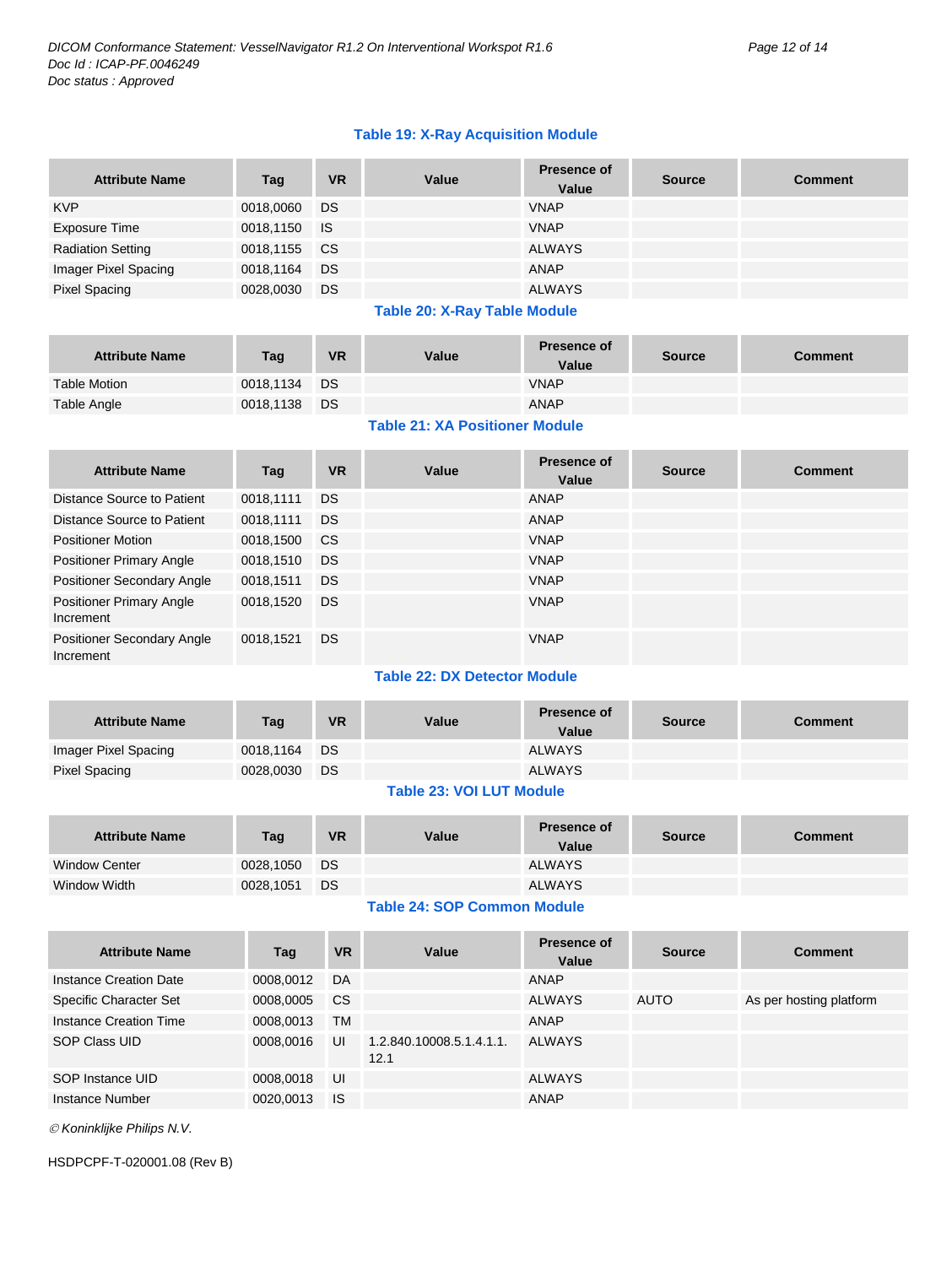#### <span id="page-12-0"></span>**2.1.2.3. Secondary Capture Image Storage SOP class**

#### **Table 25: IOD of Created Secondary Capture Image Storage SOP Class Instances**

| <b>Information Entity</b> | <b>Module</b>                   | <b>Presence Of Module</b> |
|---------------------------|---------------------------------|---------------------------|
| Patient                   | <b>Patient Module</b>           | ALWAYS                    |
| Study                     | <b>General Study Module</b>     | ALWAYS                    |
| <b>Series</b>             | <b>General Series Module</b>    | ALWAYS                    |
| Equipment                 | <b>General Equipment Module</b> | <b>CONDITIONAL</b>        |
|                           | <b>SC Equipment Module</b>      | ALWAYS                    |
| Image                     | General Image Module            | ALWAYS                    |
|                           | Image Pixel Module              | <b>ALWAYS</b>             |
|                           | SOP Common Module               | <b>ALWAYS</b>             |

#### **Table 26: Patient Module**

| <b>Attribute Name</b> | Tag          | <b>VR</b> | Value | Presence of<br>Value | <b>Source</b> | Comment                 |
|-----------------------|--------------|-----------|-------|----------------------|---------------|-------------------------|
| Patient's Name        | 0010,0010 PN |           |       | <b>ALWAYS</b>        | <b>COPY</b>   | Copied from Source data |
| Patient ID            | 0010,0020 LO |           |       | <b>ALWAYS</b>        | <b>COPY</b>   | Copied from Source data |
| Patient's Birth Date  | 0010,0030 DA |           |       | <b>ALWAYS</b>        | <b>COPY</b>   | Copied from Source data |
| Patient's Sex         | 0010,0040 CS |           |       | <b>ALWAYS</b>        | <b>COPY</b>   | Copied from Source data |

#### **Table 27: General Study Module**

| <b>Attribute Name</b>      | Tag          | <b>VR</b> | Value | <b>Presence of</b><br>Value | <b>Source</b> | <b>Comment</b>          |
|----------------------------|--------------|-----------|-------|-----------------------------|---------------|-------------------------|
| <b>Study Date</b>          | 0008,0020 DA |           |       | <b>ALWAYS</b>               | <b>COPY</b>   | Copied from Source data |
| <b>Study Time</b>          | 0008,0030 TM |           |       | <b>ALWAYS</b>               | <b>COPY</b>   | Copied from Source data |
| <b>Accession Number</b>    | 0008,0050 SH |           |       | <b>VNAP</b>                 |               |                         |
| Referring Physician's Name | 0008.0090 PN |           |       | <b>VNAP</b>                 | <b>COPY</b>   | Copied from Source data |
| Study Instance UID         | 0020,000D UI |           |       | <b>ALWAYS</b>               | <b>COPY</b>   | Copied from Source data |
| Study ID                   | 0020,0010 SH |           |       | <b>ALWAYS</b>               | <b>COPY</b>   | Copied from Source data |

#### **Table 28: General Series Module**

| <b>Attribute Name</b>                  | Tag       | <b>VR</b> | Value | Presence of<br>Value | <b>Source</b> | <b>Comment</b>          |
|----------------------------------------|-----------|-----------|-------|----------------------|---------------|-------------------------|
| Series Date                            | 0008.0021 | DA        |       | <b>ALWAYS</b>        | <b>COPY</b>   | Copied from Source data |
| Series Time                            | 0008.0031 | <b>TM</b> |       | <b>ALWAYS</b>        | <b>COPY</b>   | Copied from Source data |
| Modality                               | 0008,0060 | <b>CS</b> |       | <b>ALWAYS</b>        | <b>COPY</b>   | Copied from Source data |
| Series Instance UID                    | 0020.000E | UI        |       | <b>ALWAYS</b>        | <b>COPY</b>   | Copied from Source data |
| Series Number                          | 0020.0011 | <b>IS</b> |       | <b>VNAP</b>          | <b>COPY</b>   | Copied from Source data |
| <b>Related Series Sequence</b>         | 0008.1250 | <b>SQ</b> |       | <b>VNAP</b>          |               |                         |
| >Study Instance UID                    | 0020,000D | UI        |       | <b>ALWAYS</b>        |               |                         |
| >Series Instance UID                   | 0020.000E | UI        |       | <b>ALWAYS</b>        |               |                         |
| >Purpose of Reference Code<br>Sequence | 0040.A170 | <b>SQ</b> |       | <b>EMPTY</b>         |               |                         |

*Koninklijke Philips N.V.*